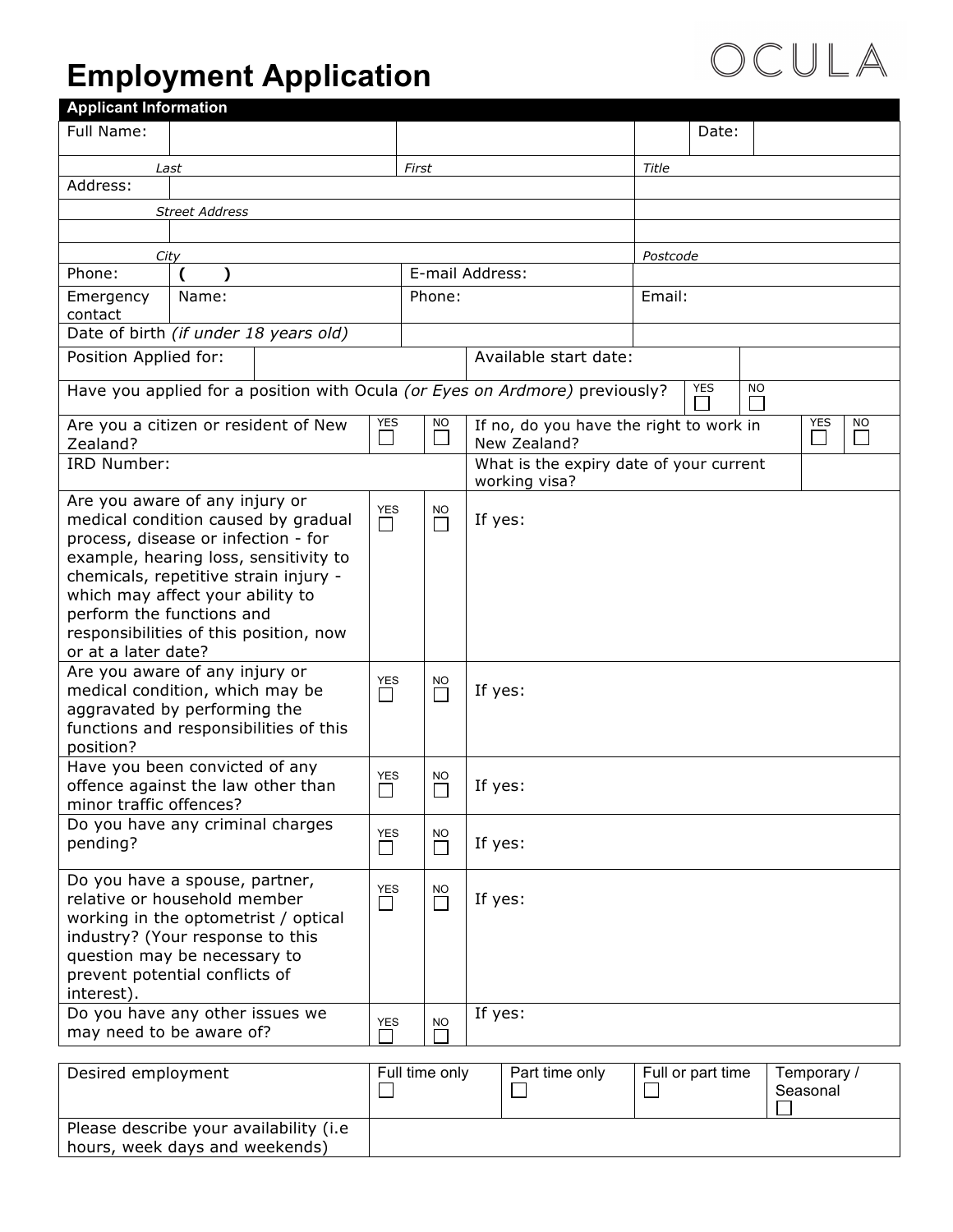| Please state your desired salary /<br>hourly rate                                                                           |          |
|-----------------------------------------------------------------------------------------------------------------------------|----------|
| Please list two recent employment<br>references that we are able to<br>contact<br>(Name, phone number and email<br>address) | 1.<br>2. |
| Please list one character reference<br>that we are able to contact<br>(Name, phone number and email<br>address)             | ı.       |

## **Disclaimer and Signature**

| $\mid$ I certify that my answers are true and complete to the best of my knowledge. |  |       |  |  |  |  |
|-------------------------------------------------------------------------------------|--|-------|--|--|--|--|
| Signature:                                                                          |  | Date: |  |  |  |  |